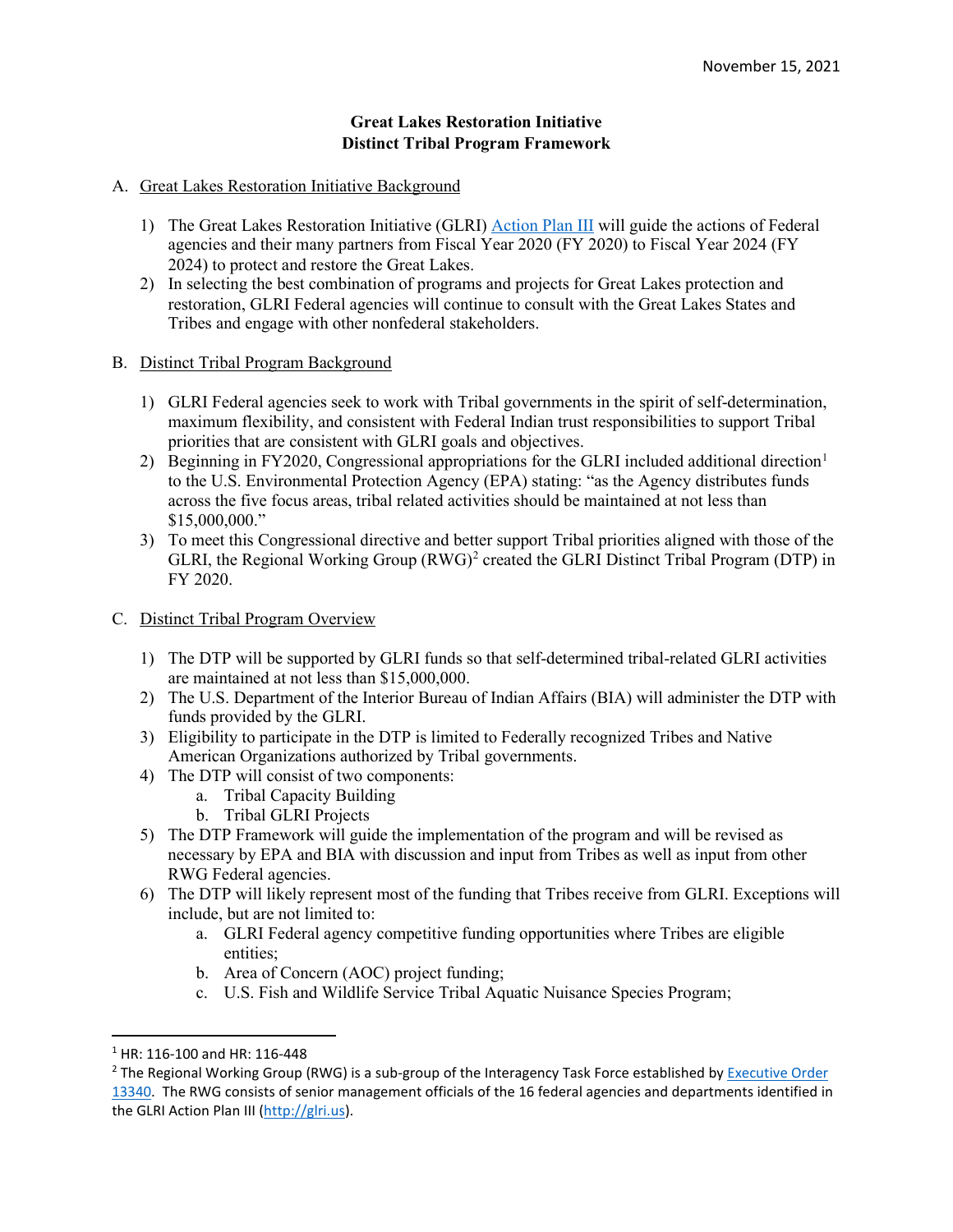- d. U.S. Department of Agriculture Natural Resource Conservation Service Wildlife Habitat contracts; and
- e. Small projects funded by the GLRI Federal agencies largely for their purpose (e.g. fish collection for EPA).
- D. Tribal Capacity Building
	- Lakes programs and enhance opportunities to build capacity in other Tribes. 1) The DTP will provide funding to maintain capacity for those Tribes with long-standing Great
	- 2) Capacity is intended to support Tribal activities:
		- o To provide input and participation in Great Lakes meetings and initiatives (e.g., Lakewide Action and Management Plan (LAMP) Partnerships, AOCs, and other working groups pursuant to GLRI and the Great Lakes Water Quality Agreement) for the protection and restoration of the Great Lakes ecosystem; and as appropriate
		- o To conduct additional activities that fall within the scope and intent of a LAMP objective or advance the objectives of the GLRI Action Plan III (i.e., routine monitoring, project oversight/coordination, education and outreach, etc.).
	- 3) Approximately \$3 million will be made available annually in the Tribal capacity category, unless there is increased need in future funding years.
	- 4) Funding requests for Tribal capacity shall be solicited on a three-year basis by BIA, unless new needs are identified (e.g., new Tribal entities seeking capacity support).
	- 5) Successful applicants will be selected to receive annual capacity funding incrementally over a three-year period, subject to congressional appropriation and availability of funds.
- E. Tribal Great Lakes Restoration Initiative Projects
	- 1) Remaining annual DTP funding will be allocated to the Tribal projects category.
	- Tribal projects contributing to one or more measures of progress in GLRI Action Plan III (except 2) BIA will solicit an annual competitive Request for Proposals for GLRI DTP funding for eligible Measures 1.1.1, 1.1.2, and 1.1.3 specific to AOCs).
	- 3) Eligible projects must be located in the Great Lakes basin or seek to protect or restore the health of Great Lakes ecosystems pursuant to the **GLRI Action Plan**.
	- 4) Individual proposal workplans should not exceed 3 years, with a majority of workplans expected to be 1 or 2 years.<sup>3</sup>
	- 5) An eligible Tribal entity may request and receive funding for more than one GLRI project. Tribes submitting more than one project proposal should indicate their internal project prioritization.
- F. BIA Administration of the DTP
	- 1) It is essential that BIA is adequately resourced to effectively administer and support the DTP.
	- 2) BIA personnel involved in administering the DTP will include a Program Manager, Biologists/Awarding Official's Technical Representatives, and additional personnel support as necessary.
	- 3) The costs for BIA's administration of the DTP will be supported using GLRI funds.
	- 4) The administrative costs will be approximately \$500,000 annually unless increased need is demonstrated.
- G. Enhanced Communication and Coordination

<span id="page-1-0"></span><sup>&</sup>lt;sup>3</sup> This does not limit longer-term Tribal restoration programs supported by individual 1-3-year project workplans.